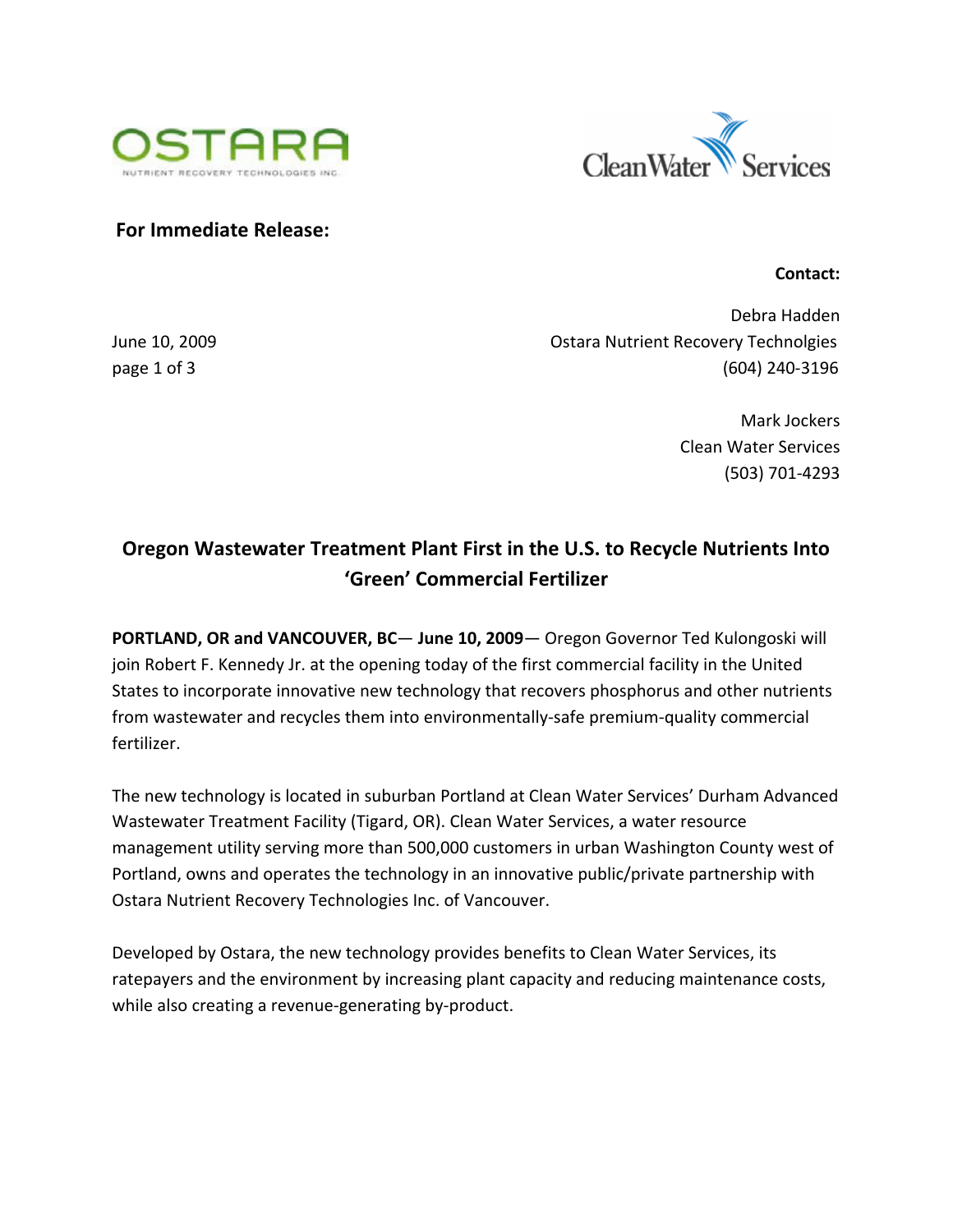Clean Water Services and Ostara share revenue from the commercial sale of the fertilizer by‐ product, which is being marketed throughout Oregon and the Pacific Northwest by Ostara under the brand name CrystalGreen.

The Ostara technology has been operating at the Durham facility since May 2009 and is being officially unveiled today at a ceremony attended by government and business leaders. Speakers at the ceremony include Governor Kulongoski; Robert F. Kennedy, Jr., prominent environmental lawyer and a Director of Ostara; Roy Rogers, Clean Water Services Board of Directors; and Phillip Abrary, President and CEO of Ostara.

Bill Gaffi, General Manager at Clean Water Services, said that partnering with Ostara provides a solid return on investment for the utility and its ratepayers.

"This technology will save our ratepayers money by extracting nutrients which would otherwise clog our pipes and reduce our plant's treatment capacity, while also creating a unique and environmentally safe commercial fertilizer product," said Gaffi. "We anticipate that the \$2.5 million capital cost of incorporating this technology will be recovered within five years from a combination of Crystal Green revenues and operational cost savings of up to \$500,000 per year."

Kennedy said the incorporation of the Ostara technology at the Durham plant is the kind of infrastructure solution needed in hundreds of municipalities across the United States.

"Local and state governments should take note that the win‐win benefits of improved economics and reduced environmental impact achieved here can be replicated throughout the United States. This will save money for your ratepayers and also reduce the impact your wastewater treatment plants have on the waterways and the water table in and near your communities," Kennedy said.

Abrary said Clean Water Services' Durham facility is the first in the world to implement a full‐ scale commercial operation, where 100 percent of the wastewater stream is being treated with Ostara's nutrient recovery technology. A municipal wastewater treatment plant in Edmonton, Alberta, has been operating with the Ostara technology for more than a year, however it is not a full‐scale operation like the commercial facility in Oregon to be unveiled today.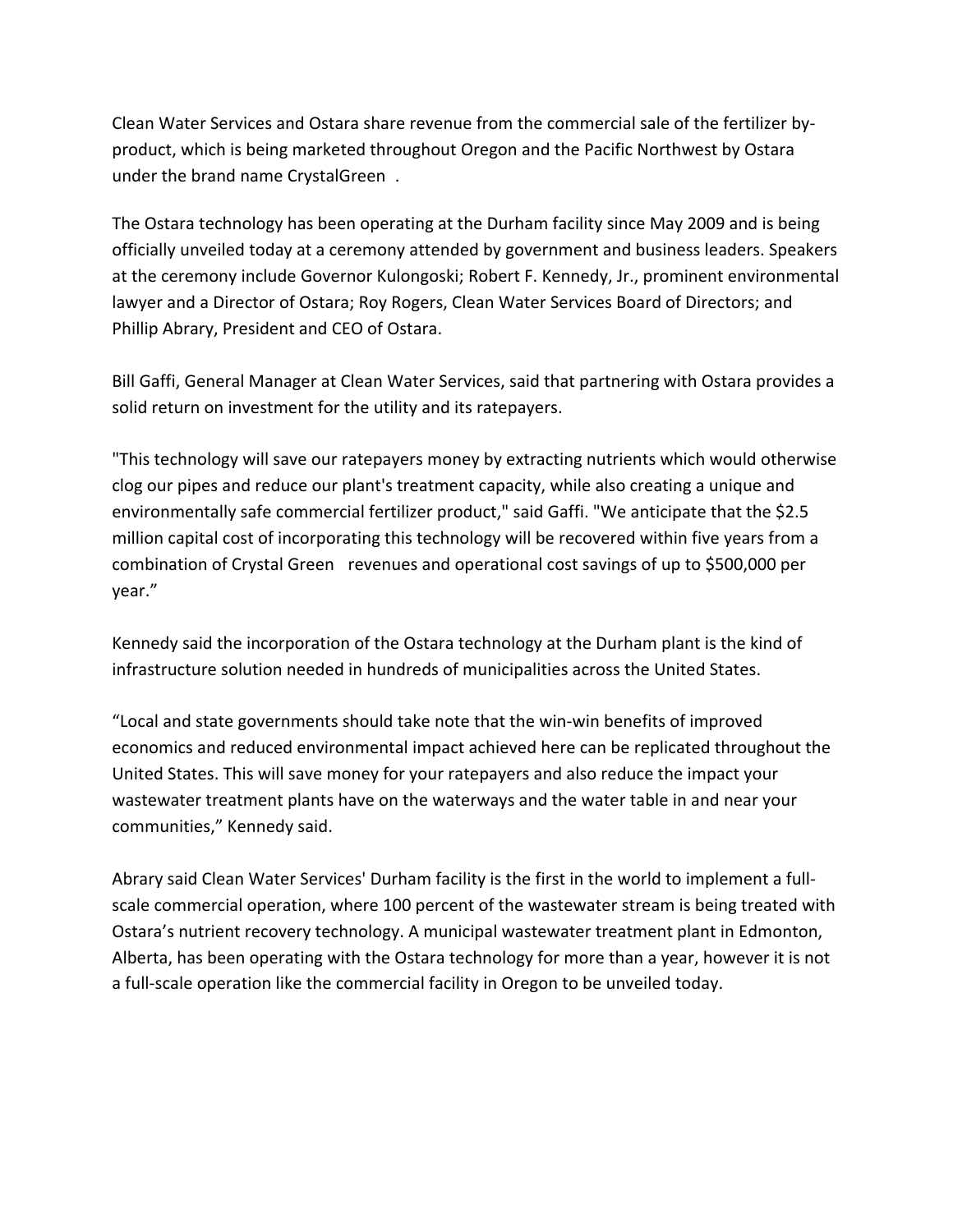Several other commercial applications of the Ostara technology are in planning and design stages after successful field trials since 2007 by municipalities, ethanol biofuel plants and food processing plants in the United States and Canada. The Company estimates that approximately 200 plants in North America and several hundred plants in Europe and the rest of the world are candidates for the Ostara technology.

Abrary said treatment systems typically separate sewage sludge solids from liquids. Treated solids can be recycled as soil amendments, as the Durham facility does. Liquids are typically reprocessed back through the wastewater system, which adds costs to the system by clogging pipes with a concrete‐like scale called struvite —the result of phosphorus and ammonia (nitrogen) combining with magnesium  $-$  and by consuming up to 25 percent of the system's capacity.

"Our technology integrates into the treatment system, processes the sludge liquids and recovers phosphorus and other nutrients — and then converts them into a high‐quality environmentally friendly commercial fertilizer that can generate revenue for the local utility," said Abrary.

The Clean Water Services' Nutrient Recovery facility is projected to remove more than 90 percent of the phosphorus in the wastewater and produce 500 tons of Crystal Green® fertilizer annually. Clean Water Services will share revenue from the commercial sale of the fertilizer with Ostara, and it is expected that the initial investment in the technology will be paid back within five years.

## **About Crystal Green®**

Crystal Green® is the only slow‐release fertilizer on the market with a combination of nitrogen, phosphorus and magnesium (5‐28‐0 +10% Mg). Crystal Green® is environmentally sustainable, cost-effective for distributors and end-users and proven safe by numerous U.S. universities including Oregon State University. Crystal Green® was approved for use as a fertilizer by the Oregon Department of Agriculture in 2008 and is being marketed throughout Oregon and the Pacific Northwest. Crystal Green is an ideal product for turf (golf courses) markets, container nurseries, specialty agriculture and other markets that value slow‐release fertilizers. The product's slow release characteristics provide a source of phosphorus that will not leach into the water table.